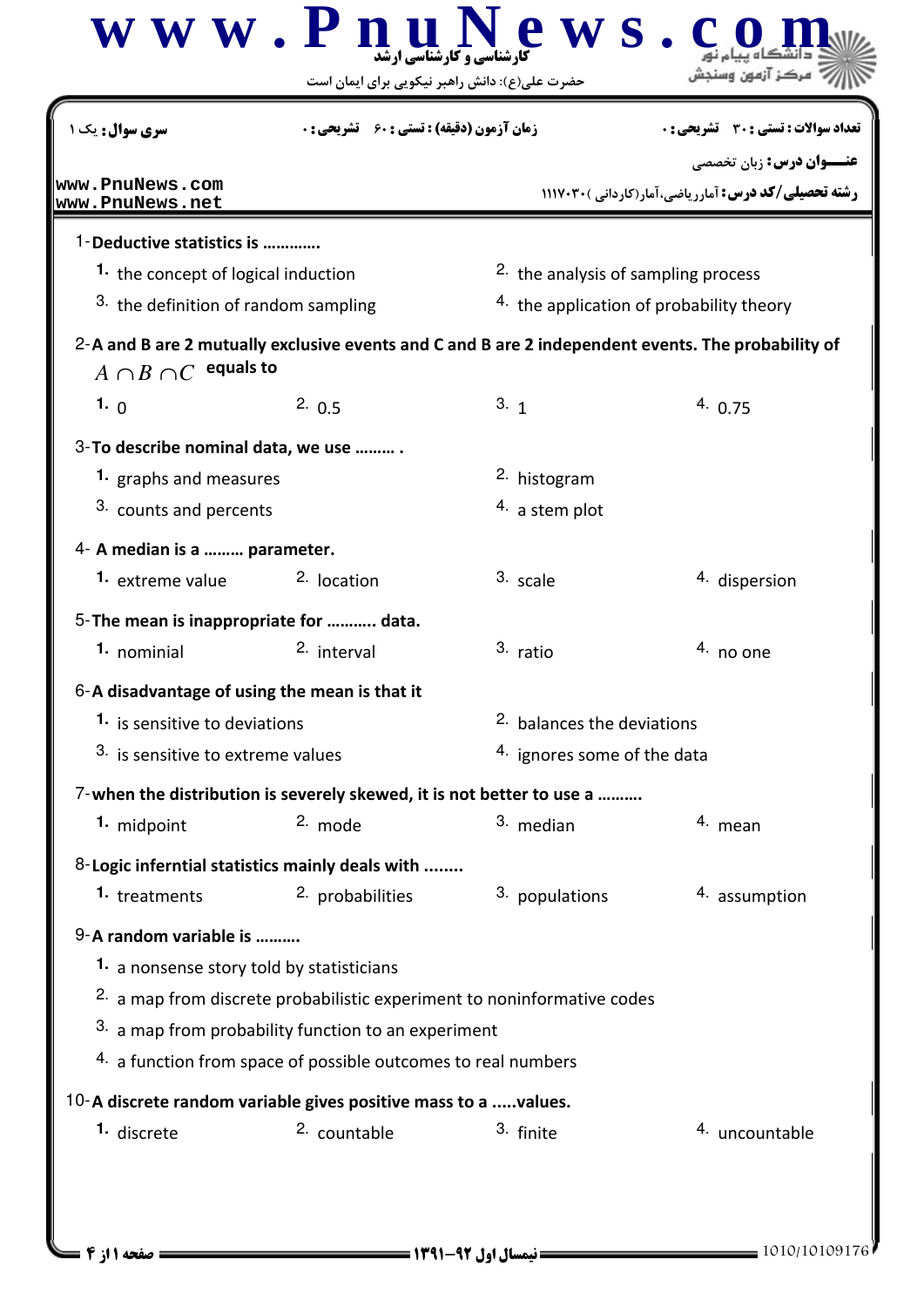| <mark>سری سوال :</mark> یک ۱           | <b>زمان آزمون (دقیقه) : تستی : 60 ٪ تشریحی : 0</b>                                        |                                                    | تعداد سوالات : تستي : 30 ٪ تشريحي : 0                                                             |  |
|----------------------------------------|-------------------------------------------------------------------------------------------|----------------------------------------------------|---------------------------------------------------------------------------------------------------|--|
| www.PnuNews.com<br>www.PnuNews.net     |                                                                                           |                                                    | <b>عنـــوان درس:</b> زبان تخصصي<br>رشته تحصیلی/کد درس: آمارریاضی،آمار(کاردانی)۲۰۲۰/۱۱۱۷           |  |
|                                        | 11-Most commonly random experiments involve elementary events which are                   |                                                    |                                                                                                   |  |
| 1. valued tossing                      |                                                                                           | <sup>2.</sup> equally probable                     |                                                                                                   |  |
| 3. actually possible                   |                                                                                           | <sup>4.</sup> balanced dropping                    |                                                                                                   |  |
|                                        | 12-Let X be the number of throws of a coin until a head appears. The distribution of X is |                                                    |                                                                                                   |  |
| 1. normal                              |                                                                                           | 2. geometric                                       |                                                                                                   |  |
| 3. binomial                            |                                                                                           | <sup>4.</sup> negative binomial                    |                                                                                                   |  |
|                                        |                                                                                           |                                                    | 13-A process involving a series of trials with two complementary outcomes is called the  process. |  |
| 1. Gaussian normal                     |                                                                                           | <sup>2.</sup> Banach                               |                                                                                                   |  |
| 3. Bernouli                            |                                                                                           | <sup>4.</sup> Poisson                              |                                                                                                   |  |
| 14-Skewed means                        |                                                                                           |                                                    |                                                                                                   |  |
| 1. having a symetric shape.            |                                                                                           | <sup>2.</sup> a shape split into two mirror shape. |                                                                                                   |  |
| 3. having a shape which is not normal. |                                                                                           | 4. having no symmetric shape.                      |                                                                                                   |  |
|                                        | 15-Let X be a random variable with distribution bin(n, p), then                           |                                                    |                                                                                                   |  |
| 1. the variance is of $X$ is $n(1-p)$  |                                                                                           | <sup>2</sup> the variance of X is np               |                                                                                                   |  |
| 3. the expected value of $X$ is np     |                                                                                           | 4. the mean of $X$ is p                            |                                                                                                   |  |
|                                        | 16-An exponential distribution has  parameter.                                            |                                                    |                                                                                                   |  |
| $1.$ null                              | $2.$ one                                                                                  | $3.$ none                                          | 4. no                                                                                             |  |
|                                        | 17-The negative binomial distribution is similar to the                                   |                                                    |                                                                                                   |  |
| 1. geometric distribution              |                                                                                           | 2. normal distribution                             |                                                                                                   |  |
| 3. positive binomial distribution      |                                                                                           | 4. negative exponential distribution               |                                                                                                   |  |
|                                        | 18-A bivariate distribution is a distribution with two                                    |                                                    |                                                                                                   |  |
| 1. parameters                          | 2. medians                                                                                | 3. modes                                           | 4. variables                                                                                      |  |
|                                        | 19-The most commonly used measure of relative variability is                              |                                                    |                                                                                                   |  |
| 1. standard deviation                  |                                                                                           | 2. variance                                        |                                                                                                   |  |
| 3. coefficient of variation            |                                                                                           | 4. range                                           |                                                                                                   |  |
|                                        | 20-The  shows the direction and strength of the relationship between two variables.       |                                                    |                                                                                                   |  |
| 1. calculation                         | 2. observation                                                                            | 3. correlation                                     | 4. association                                                                                    |  |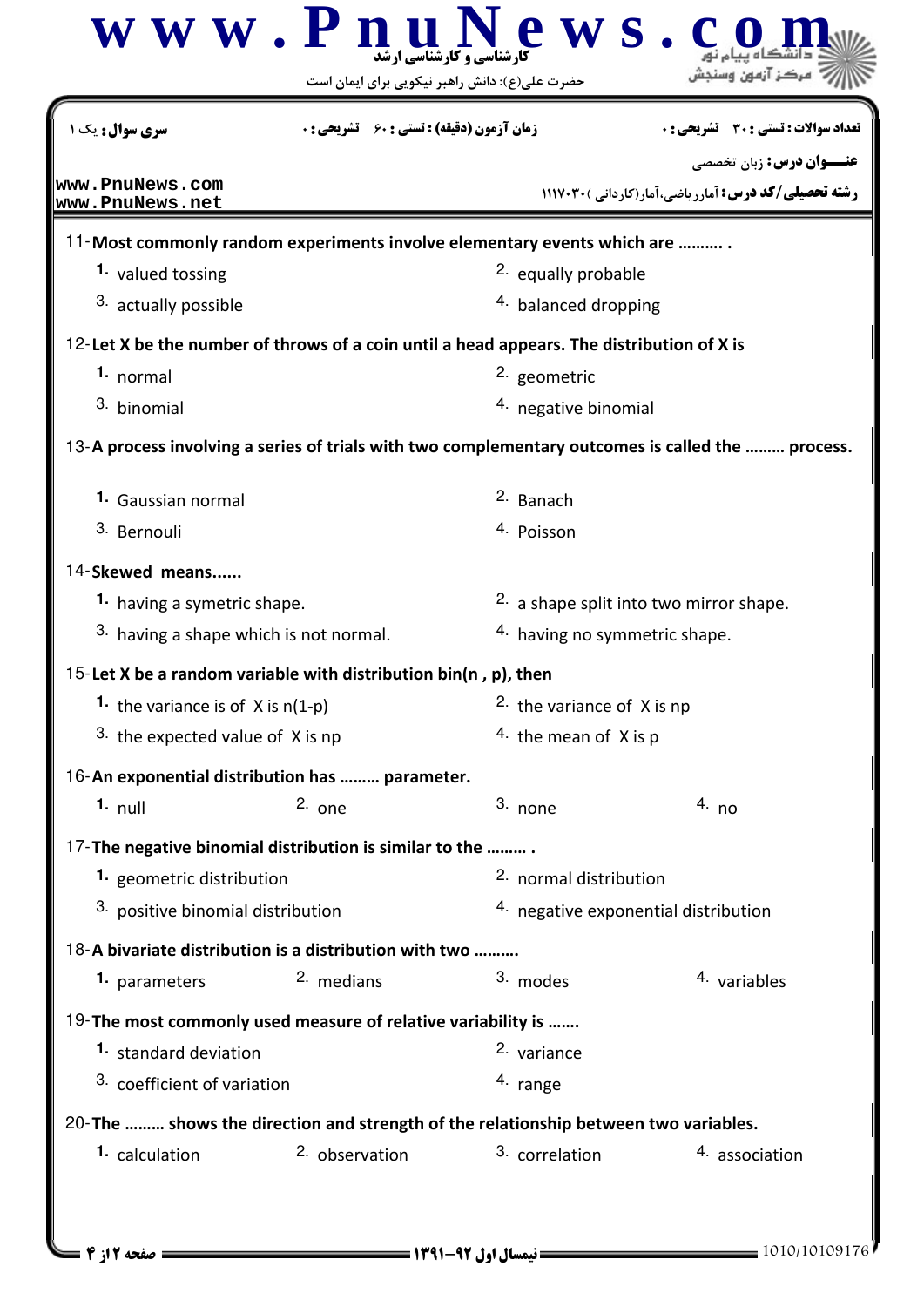| سری سوال : یک                         | <b>زمان آزمون (دقیقه) : تستی : 60 ٪ تشریحی : 0</b>                                                       |                                                         | تعداد سوالات : تستي : 30 ٪ تشريحي : 0                                                                  |  |
|---------------------------------------|----------------------------------------------------------------------------------------------------------|---------------------------------------------------------|--------------------------------------------------------------------------------------------------------|--|
| www.PnuNews.com<br>www.PnuNews.net    |                                                                                                          |                                                         | <b>عنـــوان درس:</b> زبان تخصصي<br><b>رشته تحصیلی/کد درس:</b> آمارریاضی،آمار(کاردانی )3117.30 ا        |  |
|                                       | 21-The best and most effective methods to show the relationship between two numerical variable           |                                                         |                                                                                                        |  |
| are  .<br>1. regression model         |                                                                                                          | 2. pearson correlation                                  |                                                                                                        |  |
| 3. scatter plot                       |                                                                                                          | $4.2$ and 3                                             |                                                                                                        |  |
|                                       | 22-On a scatter plot, each individual in the data is illustrated as a                                    |                                                         |                                                                                                        |  |
| $1.$ plan                             | $2.$ plot                                                                                                | 3. pattern                                              | 4. point                                                                                               |  |
|                                       | 23-The relationship between two variables is strong, when                                                |                                                         |                                                                                                        |  |
| 1. the simple pattern is quite common |                                                                                                          | <sup>2</sup> the points are near the straight-line      |                                                                                                        |  |
| 3. the points are widely scattered    |                                                                                                          | <sup>4.</sup> the direction and strength are difference |                                                                                                        |  |
|                                       |                                                                                                          |                                                         | 24-If tests are used to analyze experiments in which the dependent variable is ranks, they are called. |  |
| 1. parametric                         | 2. nonparametric                                                                                         | 3. nominal                                              | 4. ordinal                                                                                             |  |
| acceptance regions is called the      | 25-In a statistical test of hypothesis the value of the test statistics that separates the rejection and |                                                         |                                                                                                        |  |
| 1. acceptance region                  |                                                                                                          | 2. acceptance value                                     |                                                                                                        |  |
| 3. critical region                    |                                                                                                          | 4. critical value                                       |                                                                                                        |  |
|                                       | 26-The smallest value of $\alpha$ for which test results become statistically significant is called the  |                                                         |                                                                                                        |  |
| 1. type I error                       |                                                                                                          | 2. type II error                                        |                                                                                                        |  |
| 3. p-value                            |                                                                                                          | 4. power of the test                                    |                                                                                                        |  |
|                                       | 27-This statistical formal terms, $H_0$ : $\mu_1 - \mu_2 = 0$ , is referred to as                        |                                                         |                                                                                                        |  |
| 1. unexpected conclusion              |                                                                                                          | 2. expected conclusion                                  |                                                                                                        |  |
| 3. null hypothesis                    |                                                                                                          | 4. alternative hypothesis                               |                                                                                                        |  |
| differences are                       | 28-If the differences between two groups are very probable by chance, it can be concluded that the       |                                                         |                                                                                                        |  |
| 1. expected                           | 2. unexpected                                                                                            | 3. subtracted                                           | <sup>4</sup> distributed                                                                               |  |